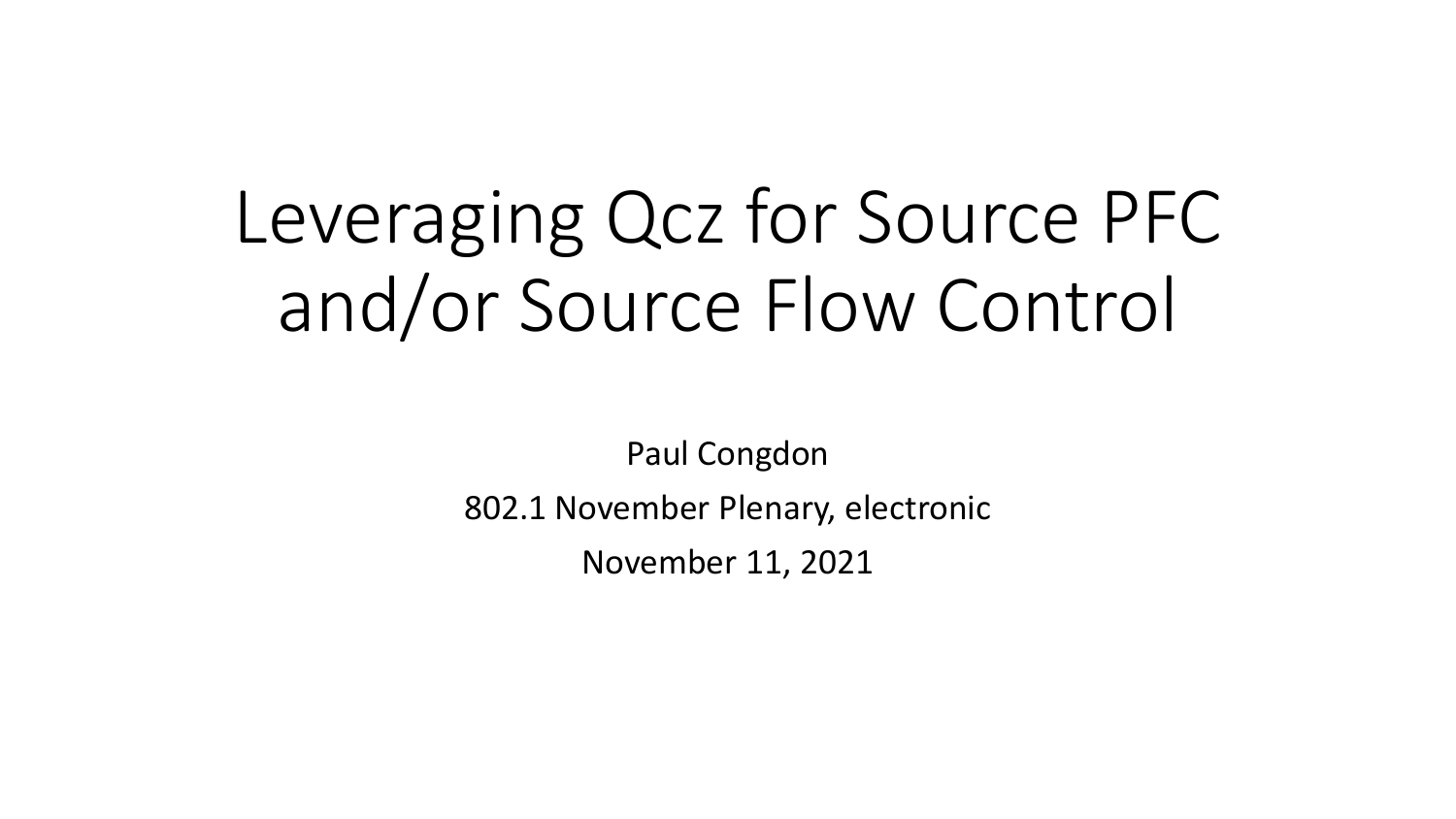## **Outline**

- Existing 802.1 Data Center Congestion Control
- Future 802.1 Data Center Congestion Control
- sPFC vs SFC
- Leveraging Qcz
- Issues to consider
- Next Steps
- History/Background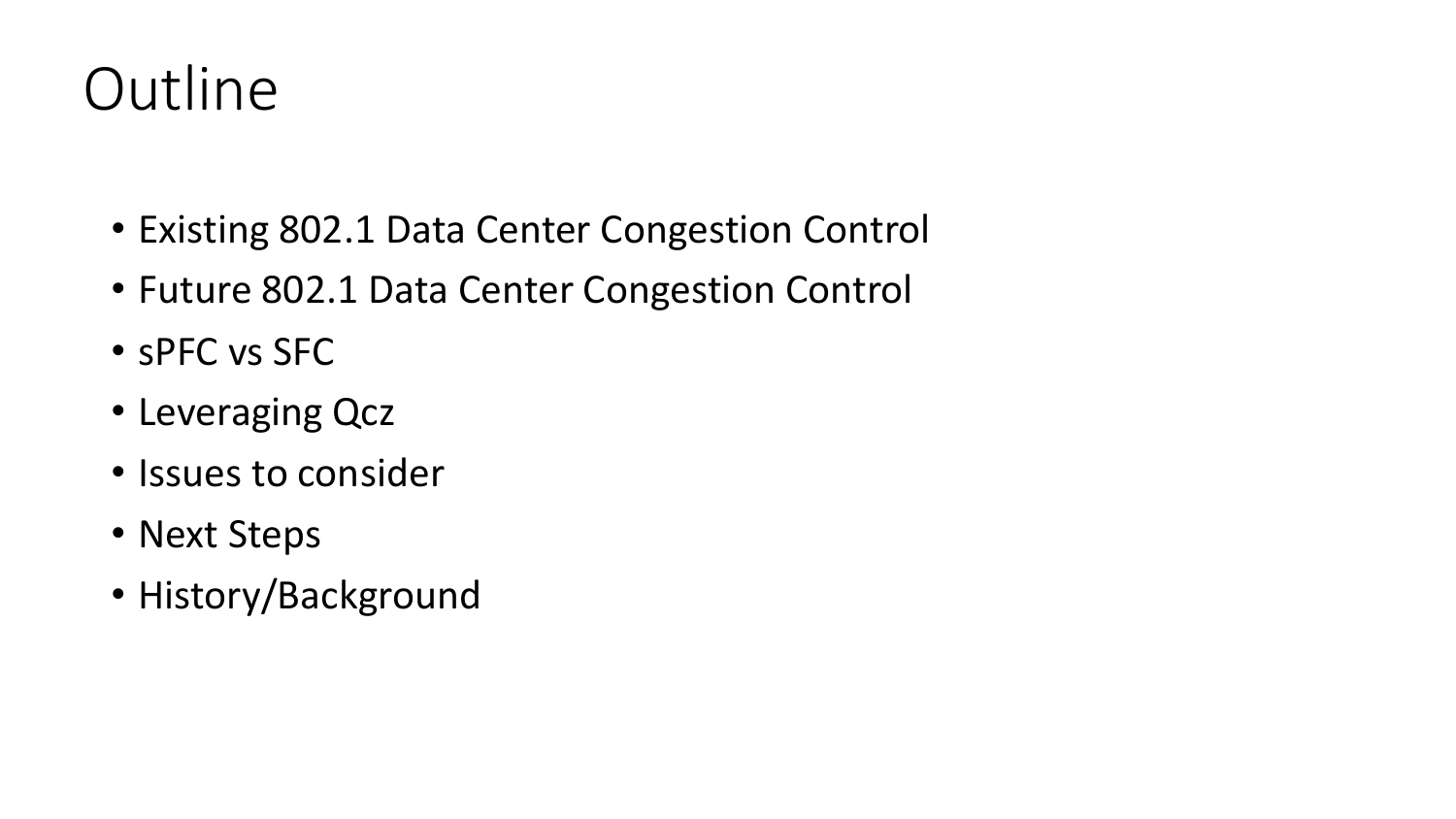### Existing 802.1 Congestion Management Tools

#### 802.1Qbb - Priority-based Flow Control and Box 202.1Qau - Congestion Notification



#### Concerns with over-use

- ⚫ Head-of-Line blocking
- ⚫ Congestion spreading
- Buffer Bloat, increasing latency
- ⚫ Increased jitter reducing throughput
- ⚫ Deadlocks with some implementations



#### Concerns with deployment

- ⚫ Layer-2 end-to-end congestion control
- ⚫ NIC based rate-limiters (Reaction Points)
- ⚫ Designed for non-IP based protocols
	- FCoE
	- $\Box$  RoCE v1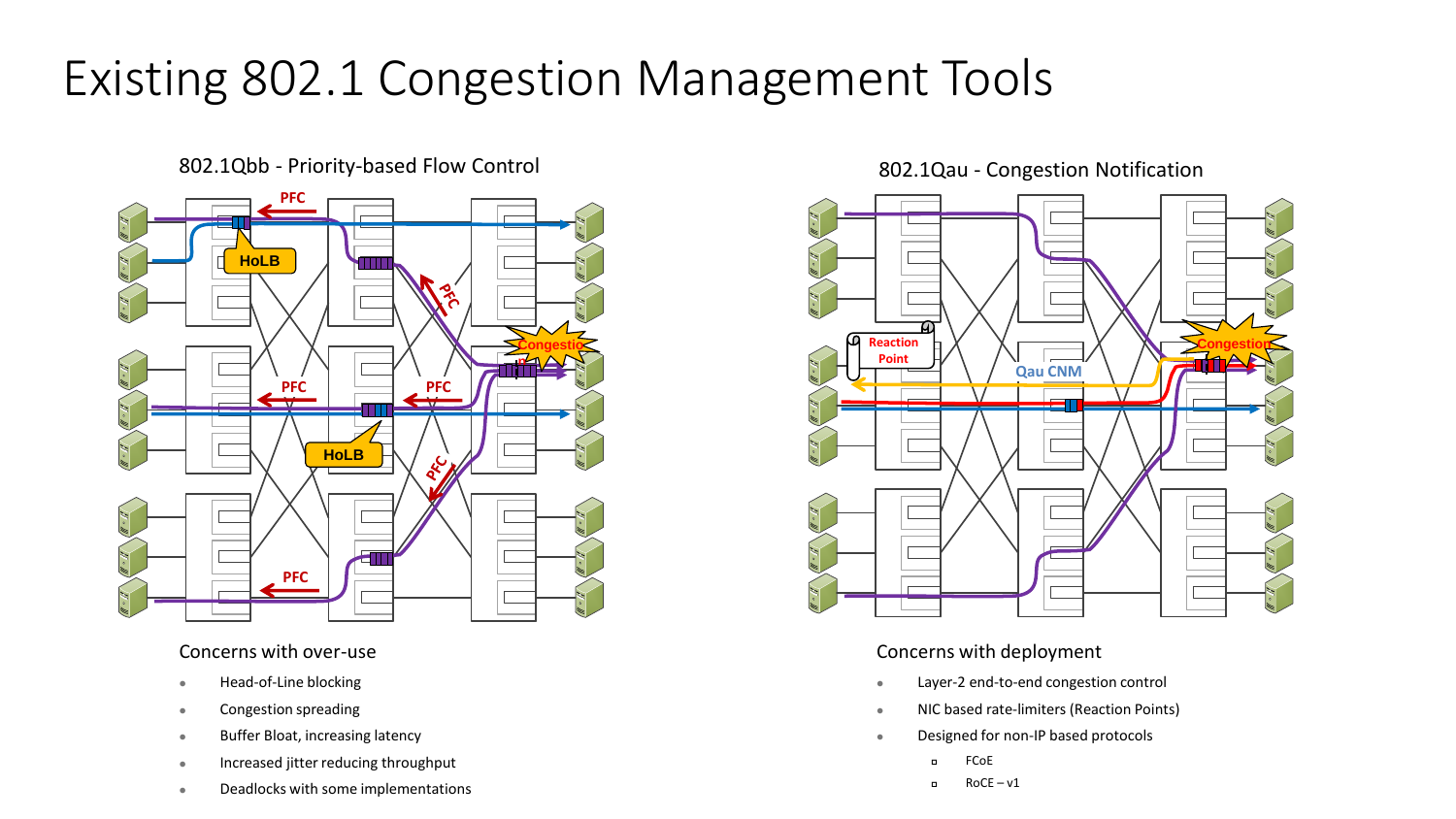### Future 802.1 Congestion Management Tools

#### Congested Flow Victim Flow Congested Queue Normal Queue

### P802.1Qcz - Congestion Isolation



#### Implementation details

- ⚫ Congesting flows are isolated locally first
- As queues continue to congest, CIM is generated and sent to upstream bridge/router
- ⚫ CIM can be L2 or L3 message to support L3 networks (common deployment model).



Source PFC

#### Details

- Can be combined with Congestion Isolation
- ⚫ If congestion persists, Edge-to-edge signaling using L3 message
- ⚫ Existing PFC generated at last hop
- ⚫ NOTE: signaling message could pass to end-station directly if supported.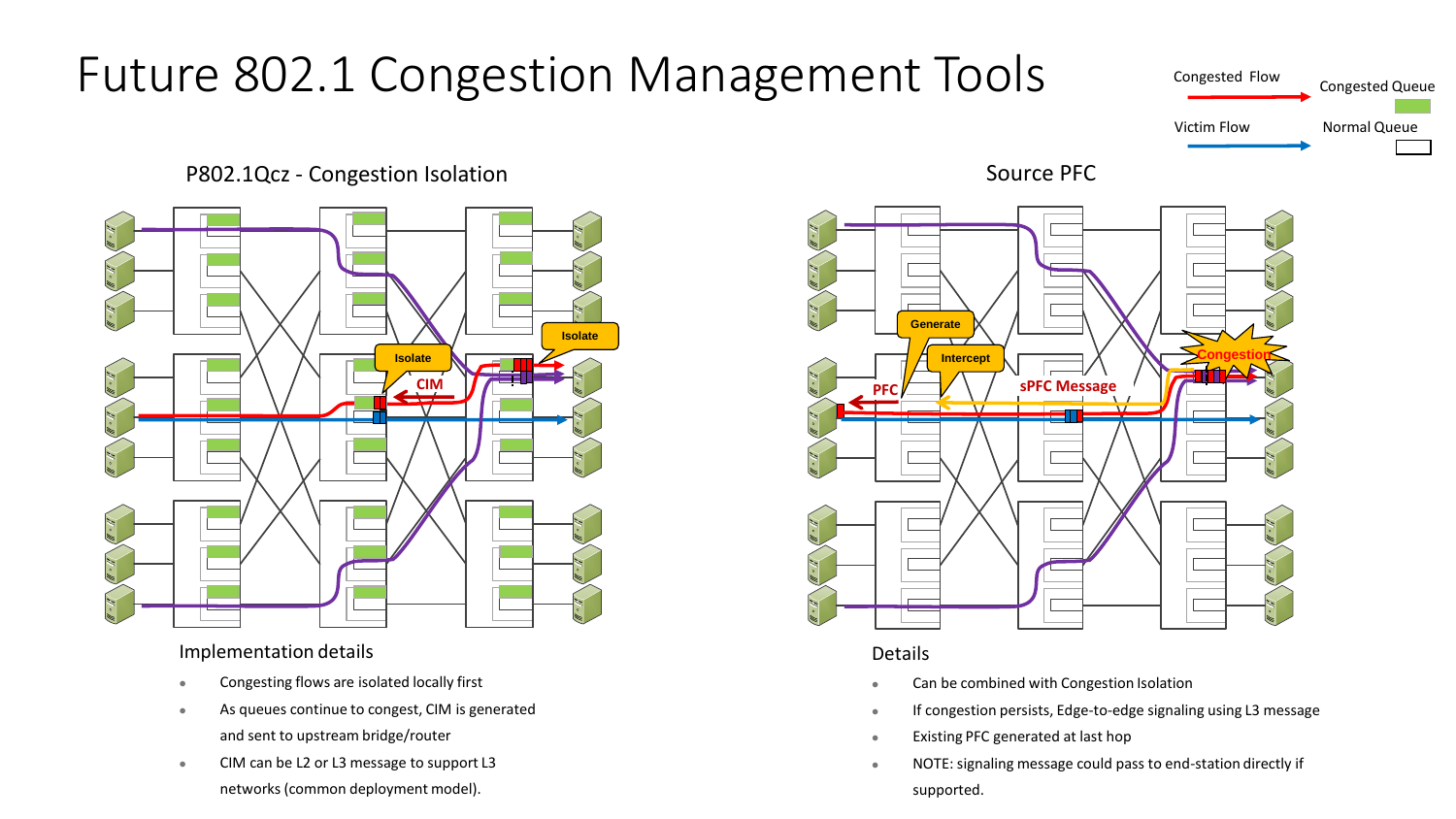### Source PFC vs Source Flow Control

- sPFC = remote generation of PFC at the source ToR
- SFC = pause at the flow level
- sPFC signaling message direct to end-point
- Basically, a L3 version of 802.1Qau (L3-QCN)
- NOTE: RoCEv2 DCQCN is a L3 adoption of QCN, using the ECN end-to-end congestion control loop



Source Flow Control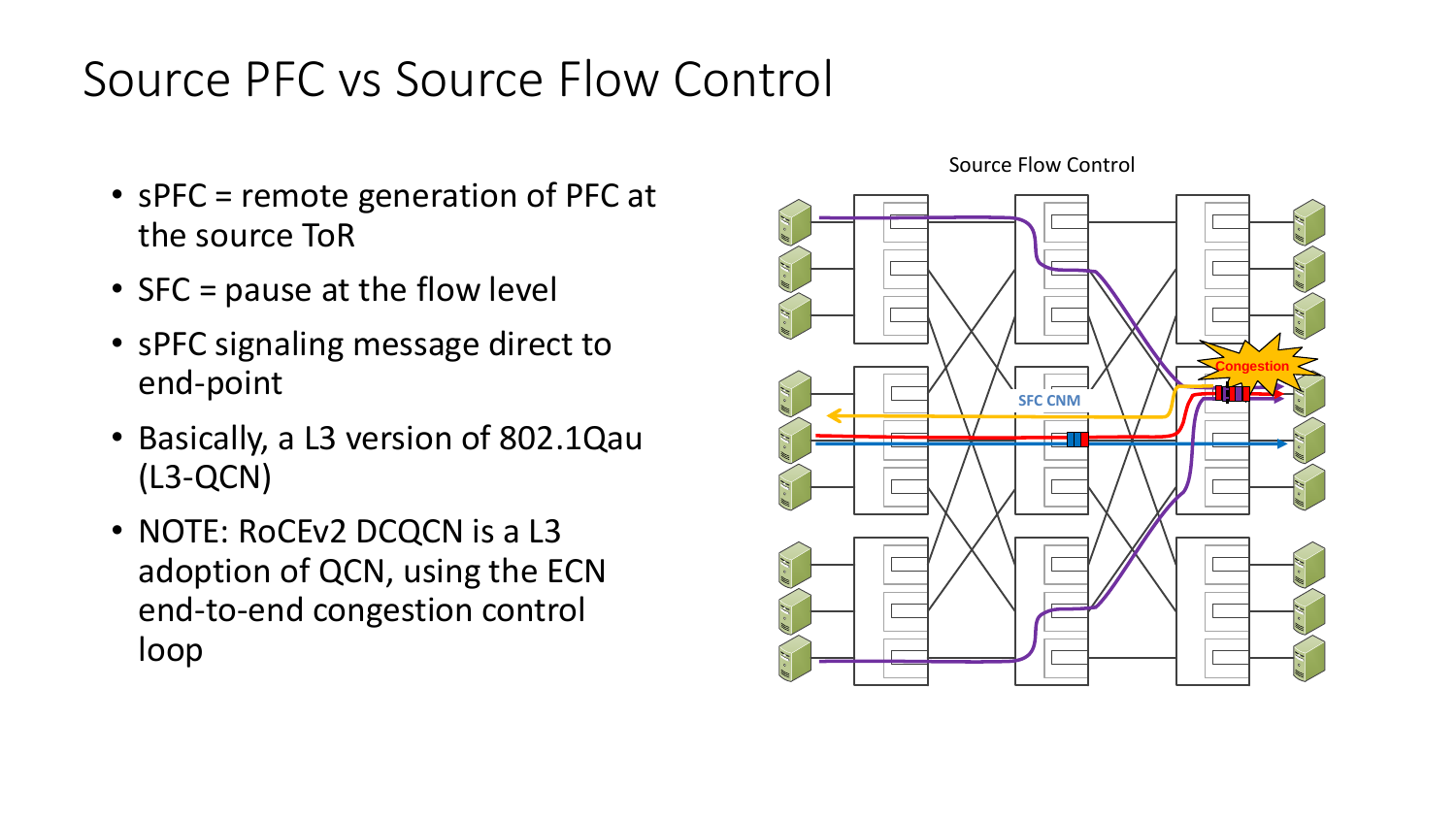### What is needed in sPFC/SFC signaling messages?

- Source and destination IP addresses of the data pkt
	- SRC IP for reverse forwarding
	- (Optional) DST IP for caching pause time per dst IP at sender ToR
	- simply swap src IP <-> dst IP from the data pkt into the signal packet; or need to 'learn' sender-ToR
	- DSCP and/or PCP, as needed to identify the PFC priority @ sender NIC
	- Pause time duration **<=** minimal drain time to reach the target queue level
	- (Optional) congestion locator such as congested switch/port/queue IDs
- Additional information for true 'source' flow control (SFC)
	- More tuples of the data pkt, e.g., L4 ports, to identify the sender flow/connection
	- (Note) L4 congestion control becoming part of NIC HW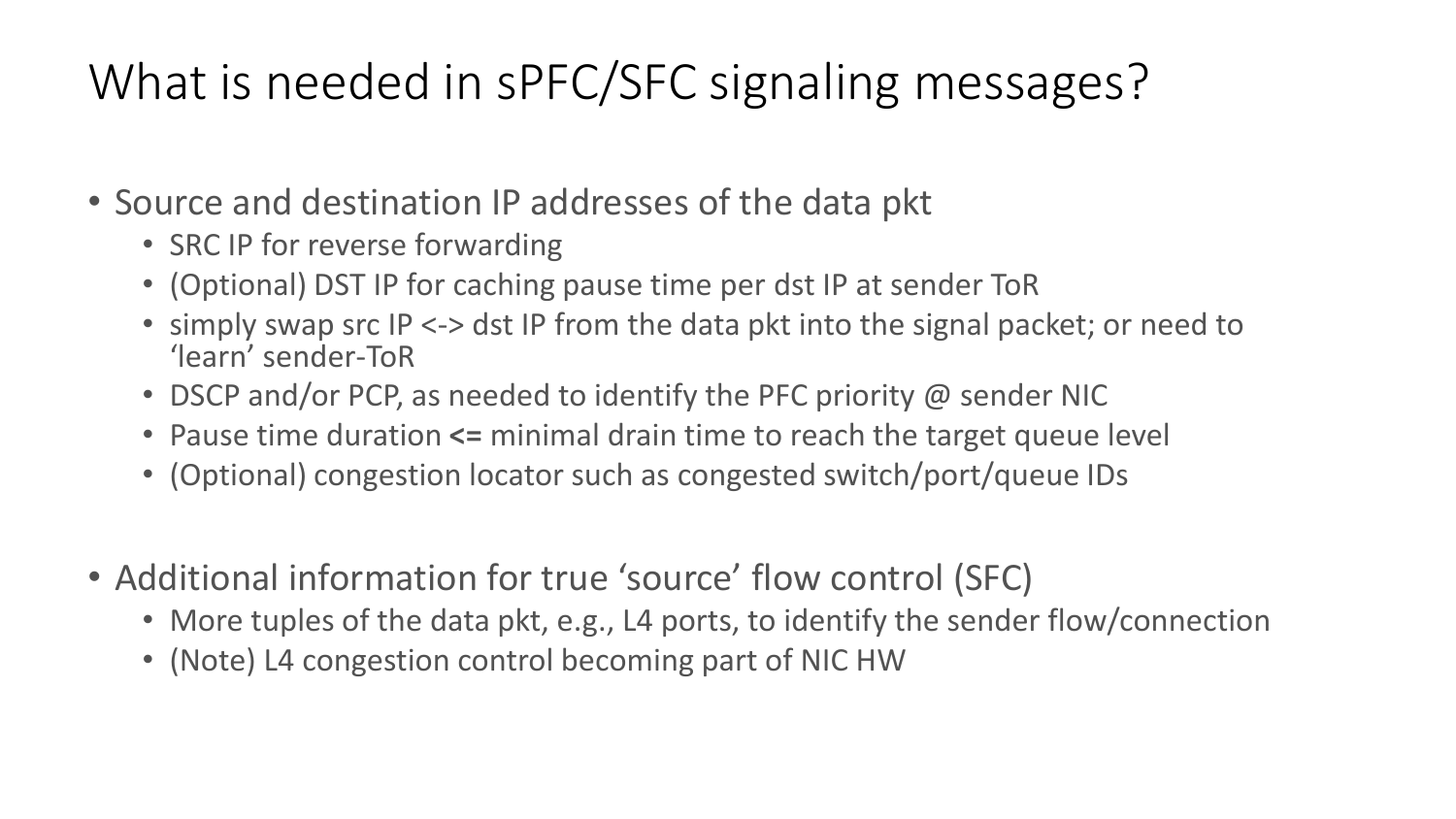### Levering Qcz Congestion Isolation Message (CIM)

#### Table 47-2-IPv4 layer-3 CIM Encapsulation

|                            | Octet | Length |
|----------------------------|-------|--------|
| PDU EtherType (08-00)      |       |        |
| IPv4 Header (IETF RFC 791) |       | 20     |
| UDP Header (IETF RFC 768)  | -23   |        |
| <b>CIM PDU</b>             |       | 65-529 |

#### Table 47-4-CIM PDU

|                                 | Octet | Length  |
|---------------------------------|-------|---------|
| Version                         |       | 4 bits  |
| Reserved                        |       | 3 bits  |
| Add/Del                         |       | 1 bit   |
| destination address             |       | б       |
| source address                  |       | 6       |
| vlan identifier                 | 14    | 12 bits |
| <b>Encapsulated MSDU length</b> | 16    |         |
| <b>Encapsulated MSDU</b>        | 18    | 48-512  |

- Qcz CIM has Layer-2 and Layer-3 formats
- The CIM PDU contains enough of the payload to identify the offending flow
- Carrying the needed information:
	- Src / Dest IP addresses
	- DSCP
	- Additional tuples of the data pkt
- What's missing?
	- Pause time
	- Simplified format of above information (i.e not MSDU)
	- Selection of CIM Destination IP (NOT previous hop)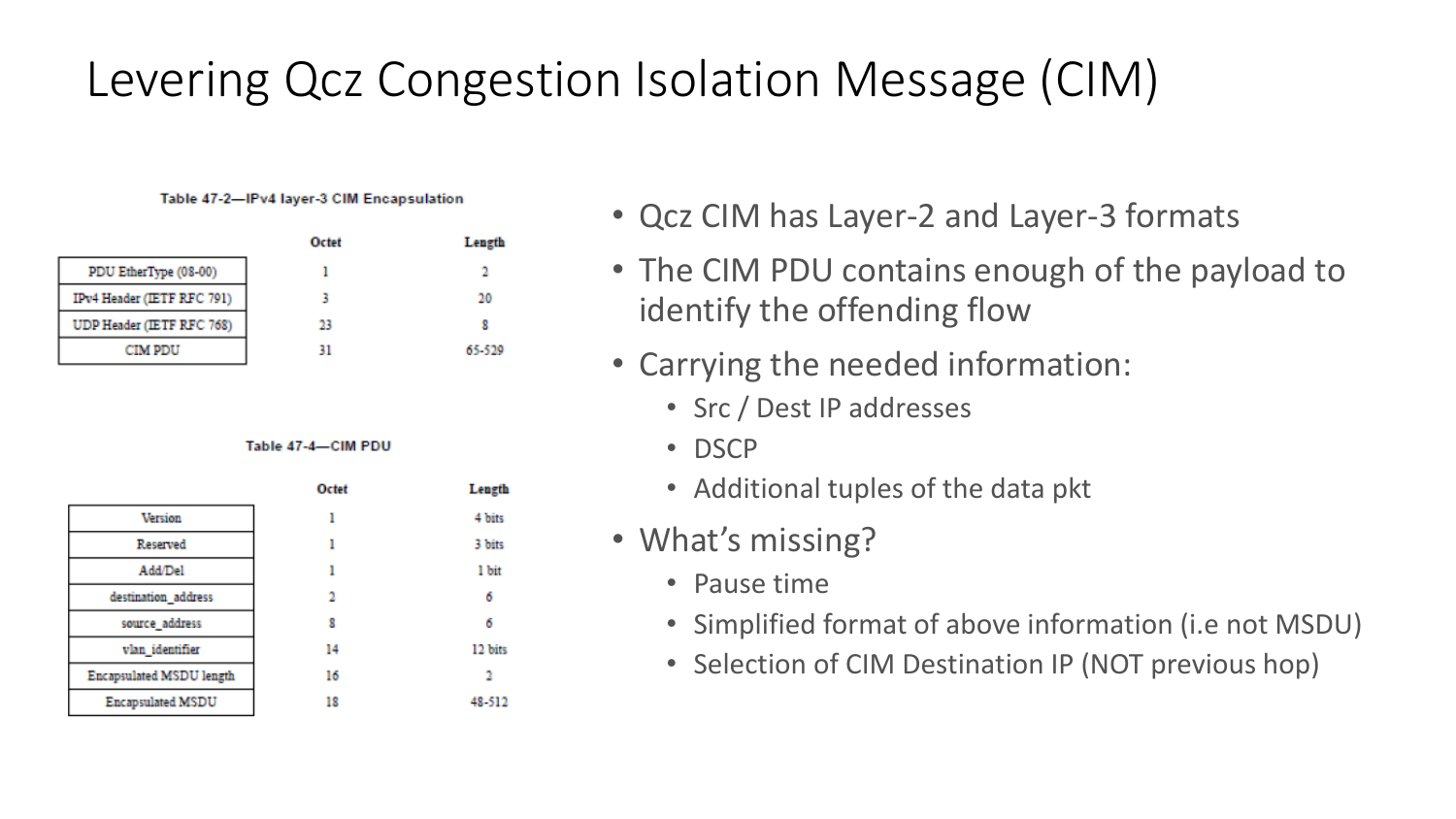### Leveraging the Qcz reference architecture

• Believe it or not, these figures are similar…



Figure 47-2-Congestion Isolation reference diagram



- Above figure is from [https://datatracker.ietf.org/meeting/112/materials/slides-](https://datatracker.ietf.org/meeting/112/materials/slides-112-iccrg-source-priority-flow-control-in-data-centers-00)112-iccrg-source-priority-flow-control-in-data-centers-00
- Congestion detection above (1) is similar to 47.3.1, but perhaps with different thresholds
- Creating signaling packet above (2) is similar to input to CIM Multiplexer 47.3.5, but with different parameters to CIM creation (e.g. Dest IP address)
- CI Peer Table 47.3.6 is used to identify upstream bridge/router – not needed by sPFC – address is in frame.
- CI Stream Table 47.3.7 could be used by Source Flow Control mode, but not needed for sPFC
- CIM Demultiplexer 47.3.3 could be used to intercept sPFC messages?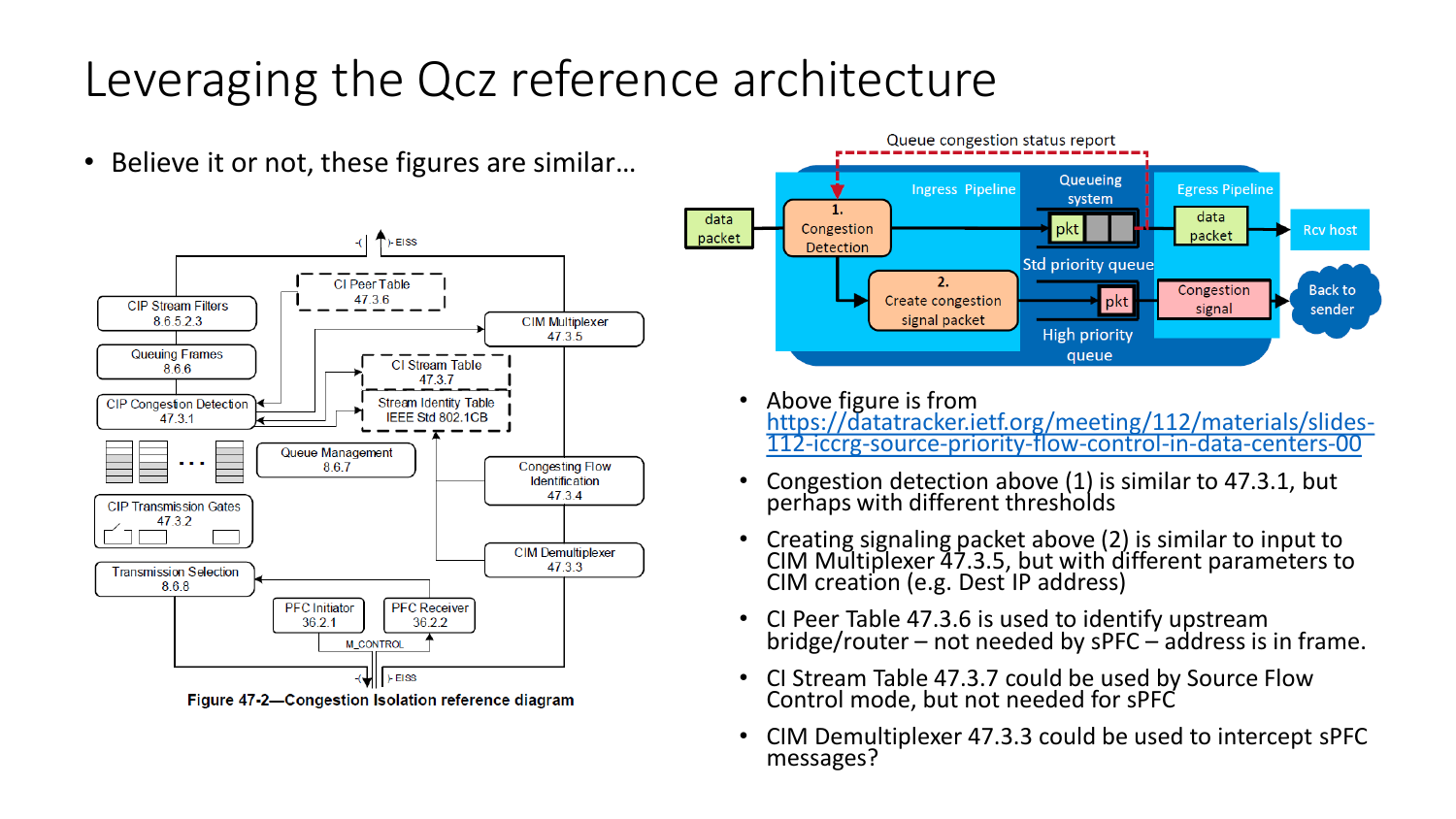### Issues to consider

- CI Peer Table also configures UDP port to be used for L3 CIM. This is obtained through LLDP
	- Issue: ability to determine UDP port for distant L3 CIM receiver. Better to have well known UDP port used by all systems.
- Qcz CIM security can use MACSec because it is hop-by-hop. How to secure edge-to-edge sPFC messages?
- Should SFC message include Qau 'quantized' parameters?
- When combining with Congestion Isolation, how to identify the source priority to pause (congesting queue or non-congesting queue)?
- Others…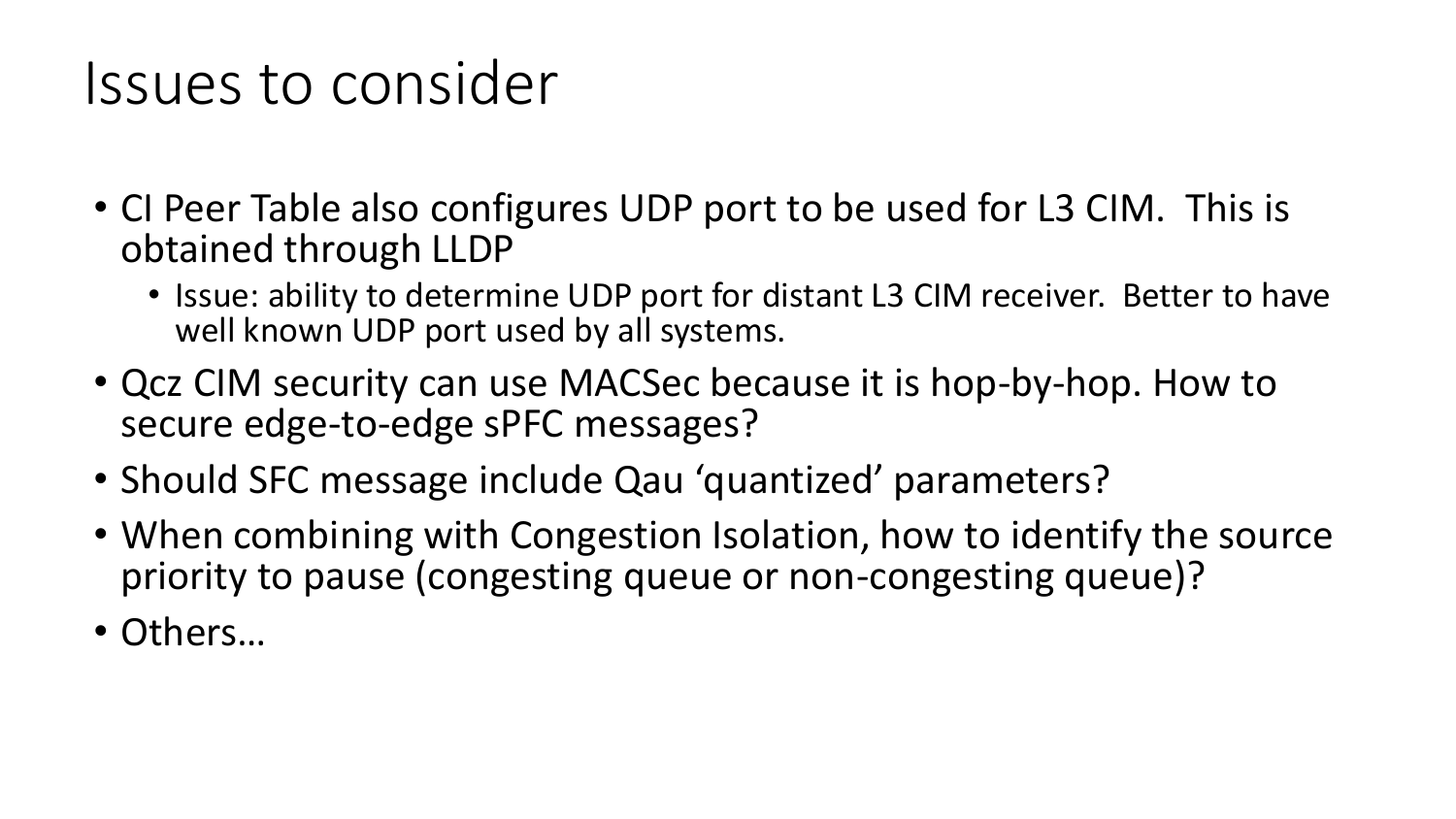

- Ongoing technical discussions
- Analysis of impact on 802.1Q for an amendment
- Continue to work towards authorization for PAR & CSD development at March 2022 Plenary